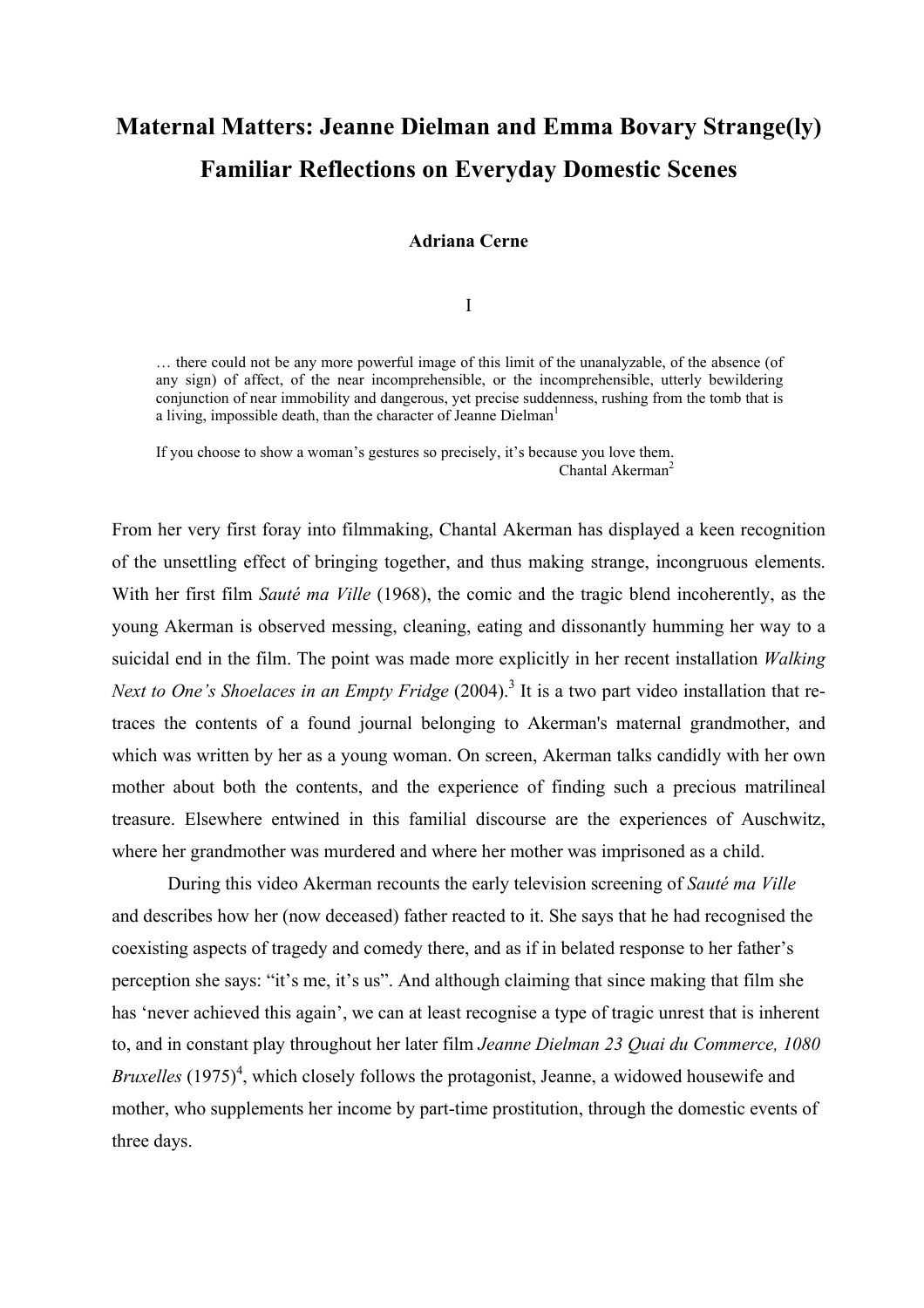If we are on the one hand compelled to conceive of Jeanne as the 'limit of the unanalyzable', perhaps, we are equally bound, in taking the model of incongruity as a frame for thinking, to acknowledge that incoherencies herald the expansion necessary to the limitations of analysis. Furthermore, if we return to Akerman's own often quoted claim, of working with 'images between images', <sup>5</sup> we move directly to a concept of between-ness, where the image comes into a type of focus only as it (inter) relates to the elided, the hidden, the unspoken and the invisible. These then become the nodal points that register the film as a particular type of work that is clearly concerned with intervening in the spaces of vision. By then allowing ourselves to return to *Jeanne Dielman* via Akerman's own notion of loving attentiveness – to the woman and her gestures – we are in the presence of an attentive looking, which arguably re-situates the notion of cinematic pleasure: it is in this terrain of looking where phallic dimensions of pleasure are disrupted. Here, where as Janet Bergstrom has noted, '*La Jouissance du voir* is not denied', we arrive at another incompatible intersection, because a problematic intervention occurs in the re-presentation of intra-personal and cultural memories of a m/Other Woman, in which the memories of Akerman's own mother plays its part.<sup>7</sup> The complex weave offers us possibilities for bypassing what would otherwise be an intransigent cultural negotiation in which the Mother/Prostitute stand opposed. This moment however, is neither a conflation nor a conjoining of otherwise polarised female figures but rather a schism or point of rupture, in which the familiar phallic structures of either conflation or polarisation are dispelled, or at least begin to dissemble before our very eyes.

#### II **The Familiar… A Strange Force**

Existing in the long buried territories of childhood, with its attendant female culture, the familiar struggles at the limits of what can be known. As the uncultivated seeds lying dormant in the everyday memories of the Mother and home come under close examination however, they begin to gather strange forces. As Freud suggested:

The ugliest as well as the most intimate details of sexual life may be thought and dreamt of in seemingly innocent allusions to activities in the kitchen; and the symptoms of hysteria could never be interpreted if we forgot that sexual symbolism can find its best hiding-place behind what is commonplace and inconspicuous. 8

In her study of the literary history of boredom, Patricia Meyer Spacks introduces the following quote from the critic Reinhard Kuhn who, in analysing *Madame Bovary*, sets up a

**Adriana Cerne, Maternal Matters: Jeanne Dielman and Emma Bovary Strange(ly) Familiar Reflections on Everyday Domestic Scenes**

**Studies in the Maternal**, 2 (1) 2010, www.mamsie.bbk.ac.uk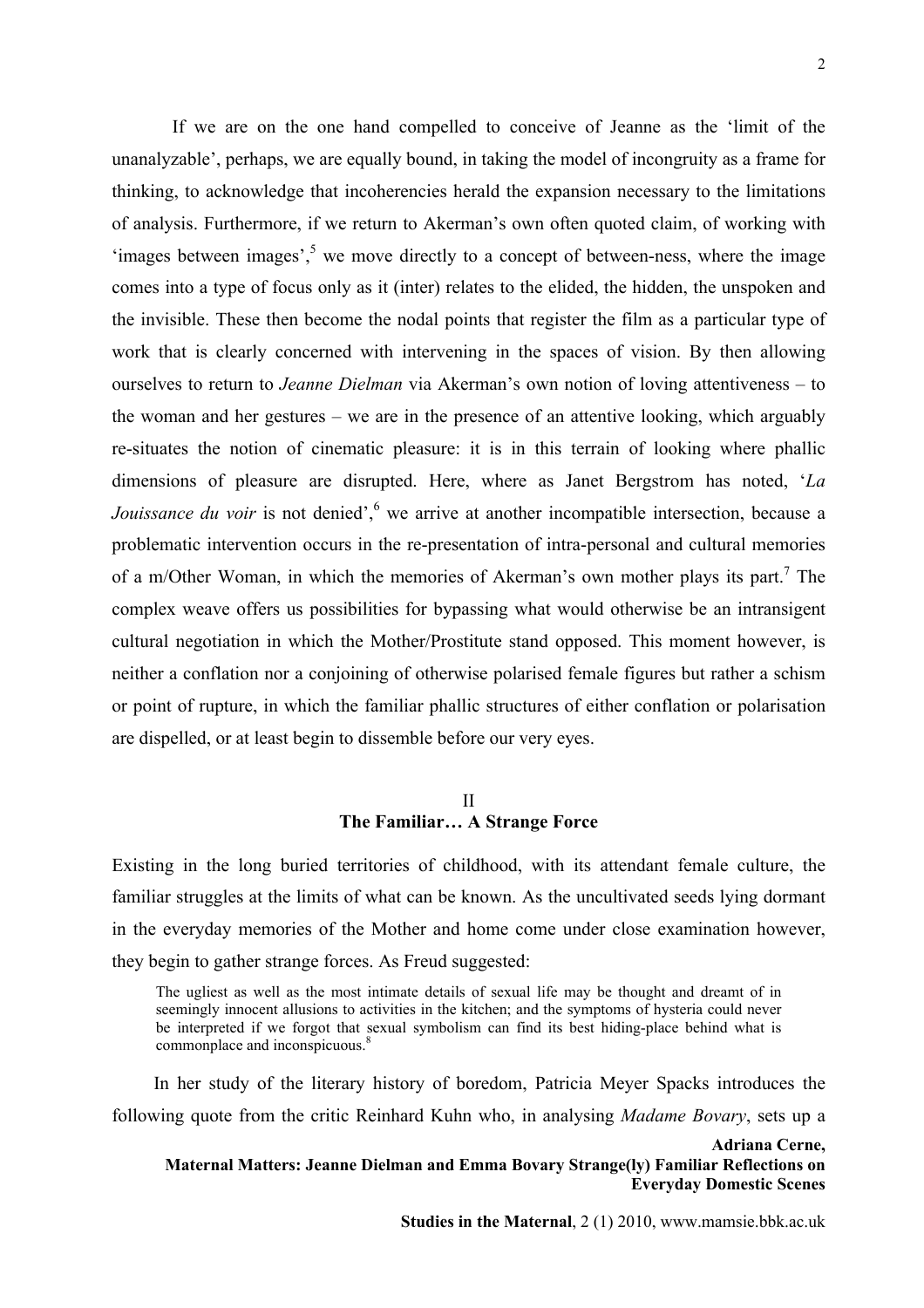comparison between the fictional figure of Emma Bovary and her (imagined) real-life counterpart, the anonymous bored housewife. In 1976, in the midst of the feminist revolution, Kuhn claimed:

Flaubert's Emma Bovary presents symptoms similar to those felt by the bored suburbanite. And yet to reduce her ennui to this level is to misunderstand the very complex condition of which she is a victim. The former suffers from a metaphysical malady, and the latter only feels a superficial and vague disquiet. It is this difference in dimension that makes of the one a great literary figure and of the other an undistinguished and uninteresting representative of a group.<sup>9</sup>

Considered as not only bored, but, even less forgivably, boring, the suburbanite (read housewife and mother) is forced into silence and an undistinguishable homogeneity in the face of her literary-fictional representative par excellence – Emma Bovary. The notion of reverie to which we are directed in the housewife's 'ennui' opens upon an axis of depression as it culturally collides with the phallocentric reading of the mother's existence as a time of boredom and waiting; interrupting this paradigmatic inscription however, one could say, coinsiding with it are other imperative sites of potentiality, where reverie waits for, and waiting enables, compassionate views to emerge.

#### III

### **A Matrixial Sphere of Fascinance**

Compelled by the recent work of the theorist, artist and psychoanalyst Bracha Ettinger, I am fascinated by the question of *fascinance* that she raises, and of its potential operations as an affective pulse *between* viewing and images of the m/Other woman. She explains:

*Fascinance* is an aesthetic affect that operates in the prolongation and delaying of the time of encounter-event and allows a working-through of matrixial differentiating-in-jointness and copoiesis. *Fascinance* can take place only if borderlinking within a real, traumatic or phantasmatic encounter-event meets compassionate hospitality.<sup>10</sup>

In her text 'Fascinance and the girl-to-m/Other matrixial feminine difference', Ettinger proposes and examines the concept by way of two examples, the case of (Freud's) Dora in her contemplative relations with the image of the Madonna<sup>11</sup> and also the literary case of Lol Stein by Marguerite Duras. <sup>12</sup> As such, Ettinger manoeuvres with *fascinance* between fictional, phantasmatic and historical accounts.

The radicality of trying to hold together things that do not properly cohere is already implicit in *Jeanne Dielman*. We are already given Akerman's mother as a point of inspiration – as Ettinger might say 'an enigmatic transpiration'<sup>13</sup> – but we are not in the realm of the real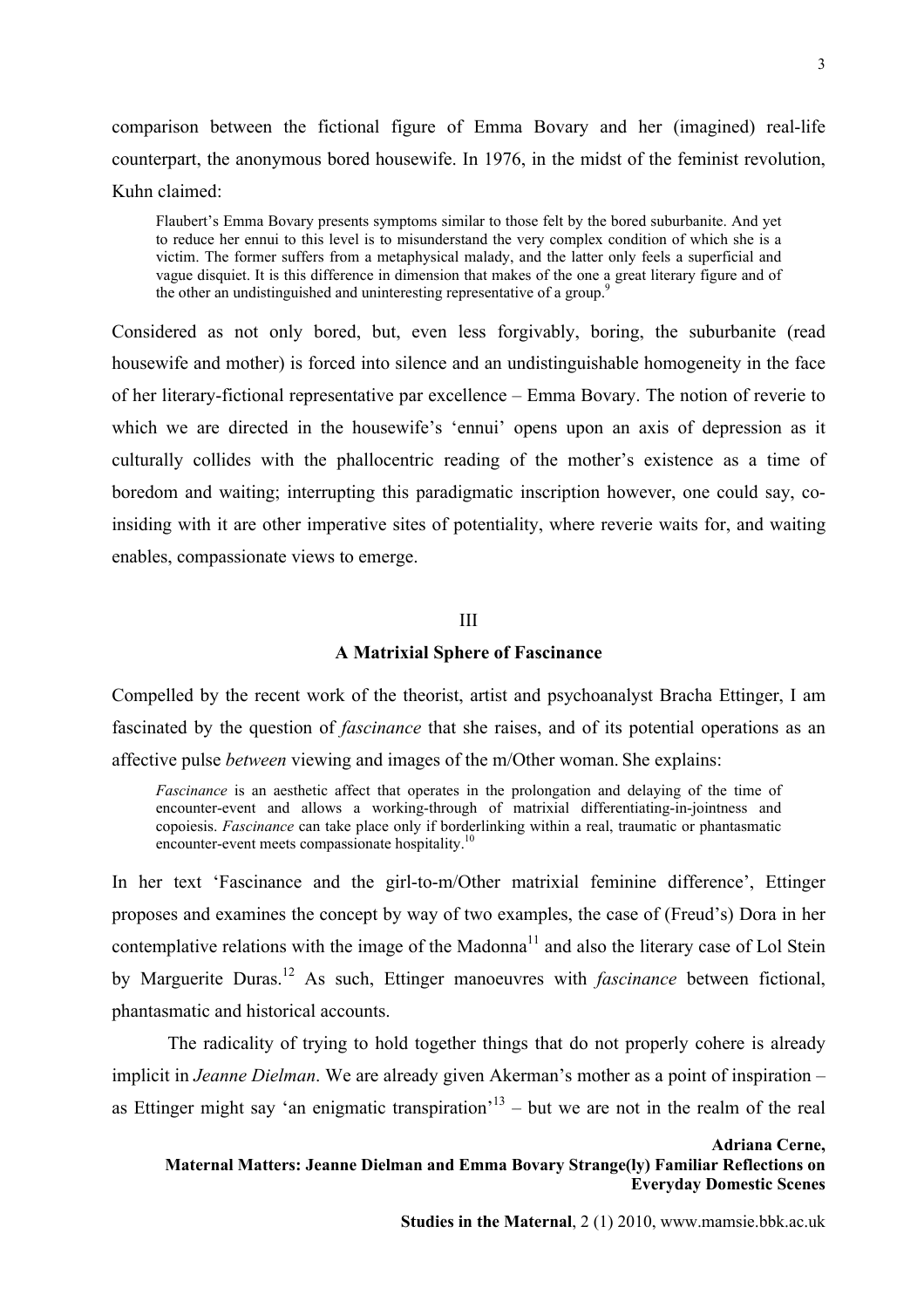mother (yet) and yet we are moved with-in a m/other's realm, to which loving attention is given. If we want to consider this prolonged (and culturally continuing) viewing in terms of *fascinance*, what then of the co-existing idea of Jeanne Dielman and Emma Bovary, who, and whose, own estranged conjunctions of maternal and murder/suicide, appear to collide?

Ettinger's return to the question of feminine desire mobilises other ways to think disastrous and confusing relations for women. Just as she re-engages Lacan's notion of the gaze – *fascinum*, which is described as 'the unconscious element in the image that stops and freezes life' (p. 60), she is supplementing Freud's famous question of what a woman wants (in a matrixial re-framing) to include a m/Other woman. Buried within Freud's question is the limit that is simultaneously the border upon which Ettinger returns in her matrixial expansion when she asks, 'what does a woman want – from a woman?' (p. 61). It is this supplemental notion of an/Other 'Woman' that shifts an underlying absence into a question of 'woman to woman difference'; one that is nevertheless based on a sharing and shared sex difference; the feminine. This question then, if compassionately sustained in the field of images, offers a sphere of/for *fascinance*. As Ettinger says:

The girl needs to find ways, and many times she fails again and again to find them, for sharing in the secrets of femininity with a m/Other whose fascination she must catch in/for their shareable space. She looks for a Woman-Mother figure whom she might adore and whose secrets she would be able to share on condition that such a m/Other would open herself to allow such a sharing and accommodate her gaze. (p. 67)

#### IV

#### **Inscribing Between Images**

A history that prohibits the image is the terrain upon which Akerman's desire to inscribe and to *visualise inscription* is complexly woven. As a Jewish woman, a daughter of Holocaust survivors, the granddaughter of an artist who painted large-scale canvases of solitary female figures, the 'graven image' is precisely the point at which she struggles.14

Yet, in *Jeanne Dielman*, a particular fidelity to the feminine m/Other as a site of fascination and pleasure, enables Akerman to tip an otherwise un(be)foreseen, or not-yetspoken into the cultural realm via her film practice. She achieves this by working both with and beneath already culturally and ideologically inscribed images.

Once, in answer to Jean Luc Godard's provocation that she always referred to her filmmaking as inscription, Akerman replied:

**Adriana Cerne, Maternal Matters: Jeanne Dielman and Emma Bovary Strange(ly) Familiar Reflections on Everyday Domestic Scenes**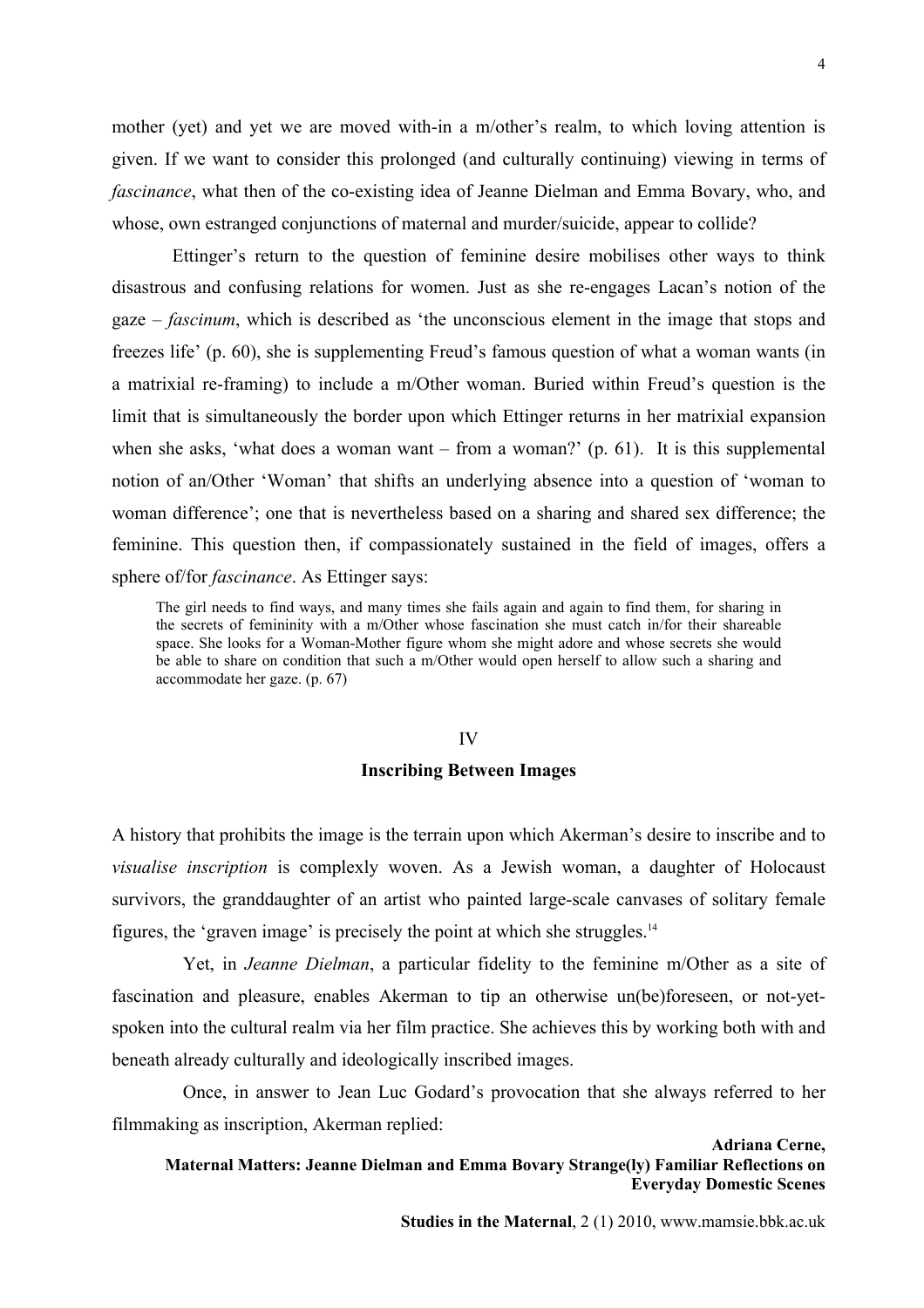You say that there aren't images already inscribed and I say that yes there are images already inscribed, and it is exactly *under* those that I work: over the inscribed image and the one I would love to inscribe.<sup>15</sup>

Although a palimpsest is implicated, Akerman, in remembering her mother elsewhere (through the web-like construction of translation, history and memory), re-appropriates (via an effect of the real) the realms of the culturally inscribed feminine. As such, the work is engaging with what historical memory has chosen to forget.

#### V

# **…Finally …Waiting … (Re)turns**

And all the time, deep within her, she was waiting for something to happen. […] But every morning when she woke she hoped to find it there. She listened to every sound, started out of bed, and was surprised when nothing came.

Gustav Flaubert *Madame Bovary*<sup>16</sup>

If the 'production' of reality occurs when a politics of forgetting replaces historical events, anachronism and fiction may be the only way in which to confront unaccountable losses. This has long been a feminist problematic and an alternative methodological process woven through with the desire to reclaim something of the invisibly enfolded remains of the feminine.

The co-relations between Emma Bovary and Jeanne Dielman have long fascinated me. I imag(in)e them as if in an encounter, that presses the fictional into historical existence and vice versa. Akerman once also claimed that with *Jeanne Dielman* she 'wanted to show a Mme Bovary'.<sup>17</sup> Res(is)ting with Jeanne then, momentarily out of time and place, between the pages of the realist novel enables us to re-consider Emma's traumatic self-murder,<sup>18</sup> and perhaps even more poignantly, provides a way in which to redress or attend to the *waiting* that wrestled 'deep within her'. Conversely, Emma's life-long disappointment, because 'nothing happens', *(re)turns* us to the (later feminist avant-garde) surface of a dead(ly) hyper-reality and to Jeanne's existence as a bourgeois middle-class housewife and part-time prostitute, whilst also attesting to the cultural, and real murder of women (and women's lives) throughout history.

In its own carefully *constructed* and fastidiously detailed moments of *reality*, *Madame Bovary* offers the grounds for a compulsion to return, as if to the uncanny site of an unsolved crime. Once more, and anachronistically coinciding with this compulsion to return, is another moment of killing, one which will be the (missed) subject of Akerman's own video art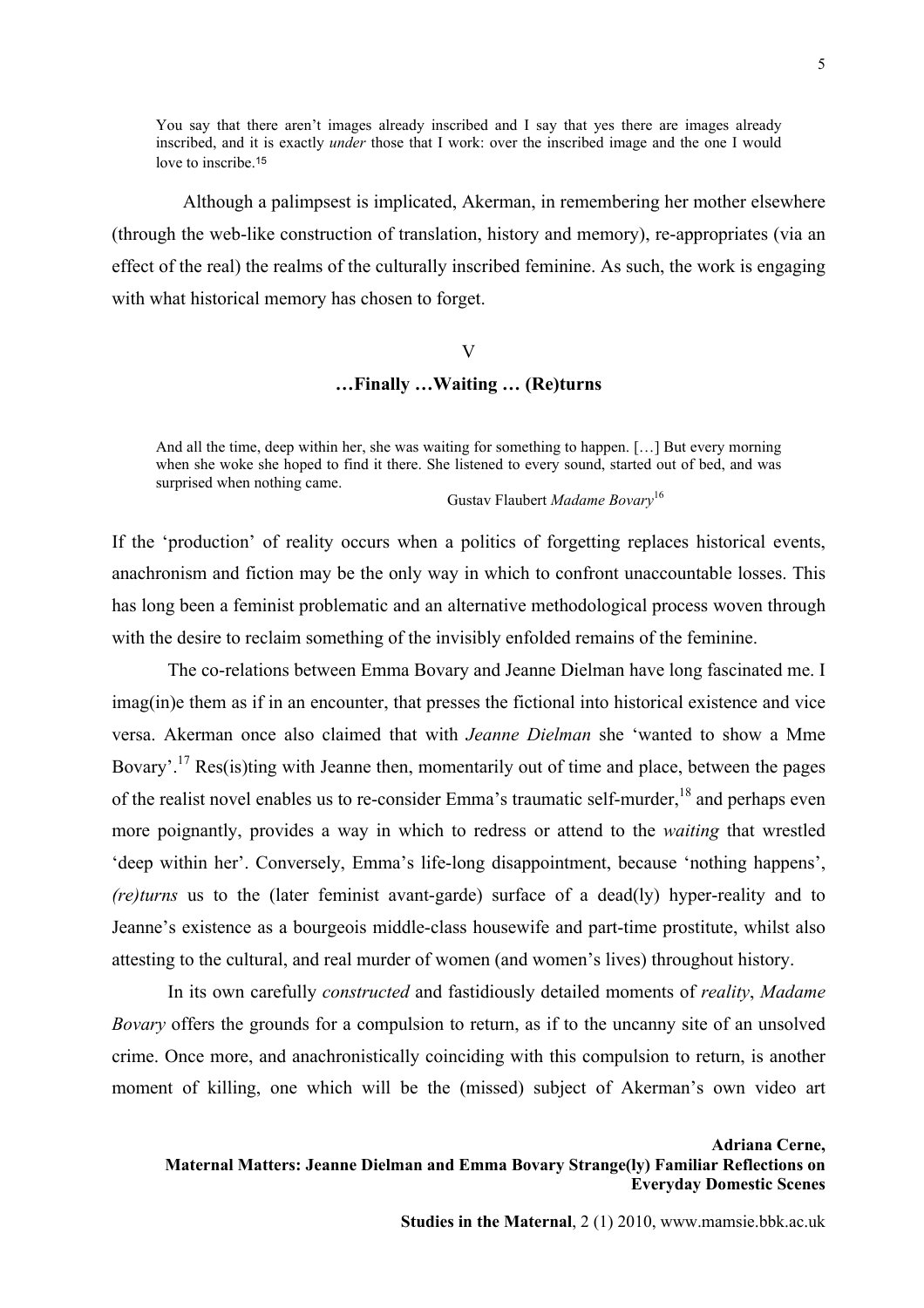contribution to the  $49<sup>th</sup>$  Venice Biennale in 2001, which she called 'Woman Sitting after Killing'.

Twenty-six years (a generational gap) after the making and first screening of *Jeanne Dielman*, Akerman returns to this early film solely through a close reworking of its closing shot.19 She definitively chooses to re-visualise *this* fragment of the original film by reconfiguring it as a seven-monitored video installation. Although the closing shot can now be considered as a borrowed fragment, it becomes a new and complete work in itself and is renamed. Its title, like *Jeanne Dielman*, continues to signify the work's gender specificity. These are now, however, images of Woman (x7) shown over seven minutes, and replayed on a continual loop. As such this extensive duration shot is thus transformed into a new work, which is no longer *part* of a film. Nevertheless, it continues to converse with the cinematic, as the film and its accompanying historical moment remain ingrained at the core level of the image. This may also be considered in terms of a deferment through which something, as yet unspoken, has been bequeathed to us, a later generation, or a generation later. In an explicitly prosaic manner, *Woman Sitting After Killing,* with its (new) title, addresses an earlier moment by a process of narrative disruption. The title points backwards – towards an unseen event, to the 'killing' prior to the 'sitting'. This implicates the work as part of a fictive textual plot; the killing that is now referred to however, can be seen *only if* we return to an earlier historical moment, to the film where the killing that is being referenced (but no longer witnessed) occurred.

## VI

## **Jeanne Dielman and the closing shot - seven ["really very strong"] minutes**

Speaking of the representation of the murder in *Jeanne Dielman,* the filmmaker says:

[It] was the logical thing to have happen there. To me, she had only two solutions: either to kill herself or kill someone else. Of course there is some part of me in the film and I would have killed someone else. Certain people hate this murder and say, 'you have to be more pure. If you show a woman doing the dishes you shouldn't show a murder.' **The strength of the thing is to show them both in the same film**. And it didn't end with the murder. There were seven really very strong minutes after that. $20$  (emphasis mine)



Post-murder, Jeanne pre-poses (as) the woman sitting after killing. Positioned like a contemporary Narcissus, her face and

**Adriana Cerne, Maternal Matters: Jeanne Dielman and Emma Bovary Strange(ly) Familiar Reflections on Everyday Domestic Scenes**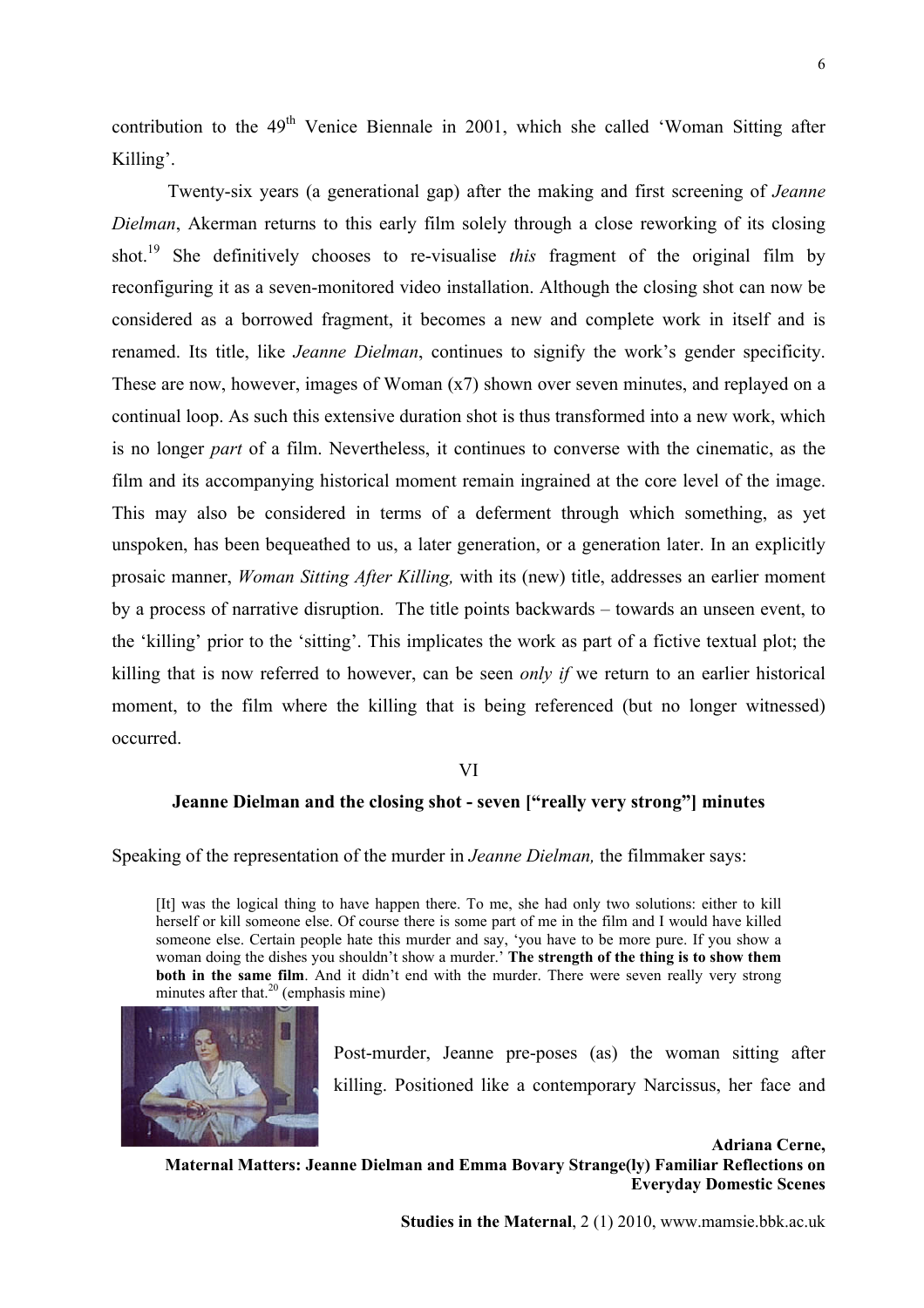upper body (doubled in the reflective sheen of the table) appear to invoke mythology's most melancholic love object. However, she looks neither at us nor at herself.

Although this image in *Jeanne Dielman* may invoke the narcissistic, it equally, and more importantly, refuses it – and it does so at the level of the gaze. Jeanne's self-absorption is here deflected in a sequence of contemplative poses that never fully engages with her mirror image. Jeanne's relation to both her mirrored reflection and reflectivity is dialectical. It is seen in a slowly unfolding series of movements that *open up*, like a chasm (in the interplay of space and time), a site of reverie and its attendant concept, contemplation. In narcissistic terms this leads off in the direction of self-destruction (as in the case of Emma Bovary), but where does this contemplation lead us? To what and where is reverie moving?

In returning to the film's closing shot, it is reflection itself that is obliquely, yet blatantly returned to. As our gaze traverses the slippery and highly polished surface of the table, it glides across a mirrored plane – between the woman and her reflected image. This gleaming symbol of meticulous housekeeping furthermore reflects the literary and artistic trope of women looking into mirrors. However, the significant sight and site of blood on her hand, dripping onto the surface of the table, disturbs the domestic scene and the harmonious balance that is the outward, formal display of mimicry and repetition. It is the indexical mark of a murder that is *yet to become* a point of return. Jeanne's reflective over-visibility appears almost symptomatically to suggest an unseen, yet emergent force and what we encounter in this extensive period of waiting is *waiting-made-visible*.

## VII

### **Becoming m/Other – a reflection on a journey**

Like Akerman, I am returning to a m/Other moment. Here, with Jeanne Dielman (now as the anonymous 'Woman'), and via a dialectical gaze that has the concept of 'love' carefully attending to it I find myself in the space of the gallery. This series of images, of the Woman, re-played, over and over again - gives me time to look, and once more indicates, in the direction of contemplation. Moreover, as a newly (re)in-stalled moment of film, in the space of the gallery, and in contemplation of stillness it *finally* points back(to)ward a pre-figuration of its own moment of cinematic production. In our reverie, we can finally re-turn (with it) in the space of the gallery … towards painting.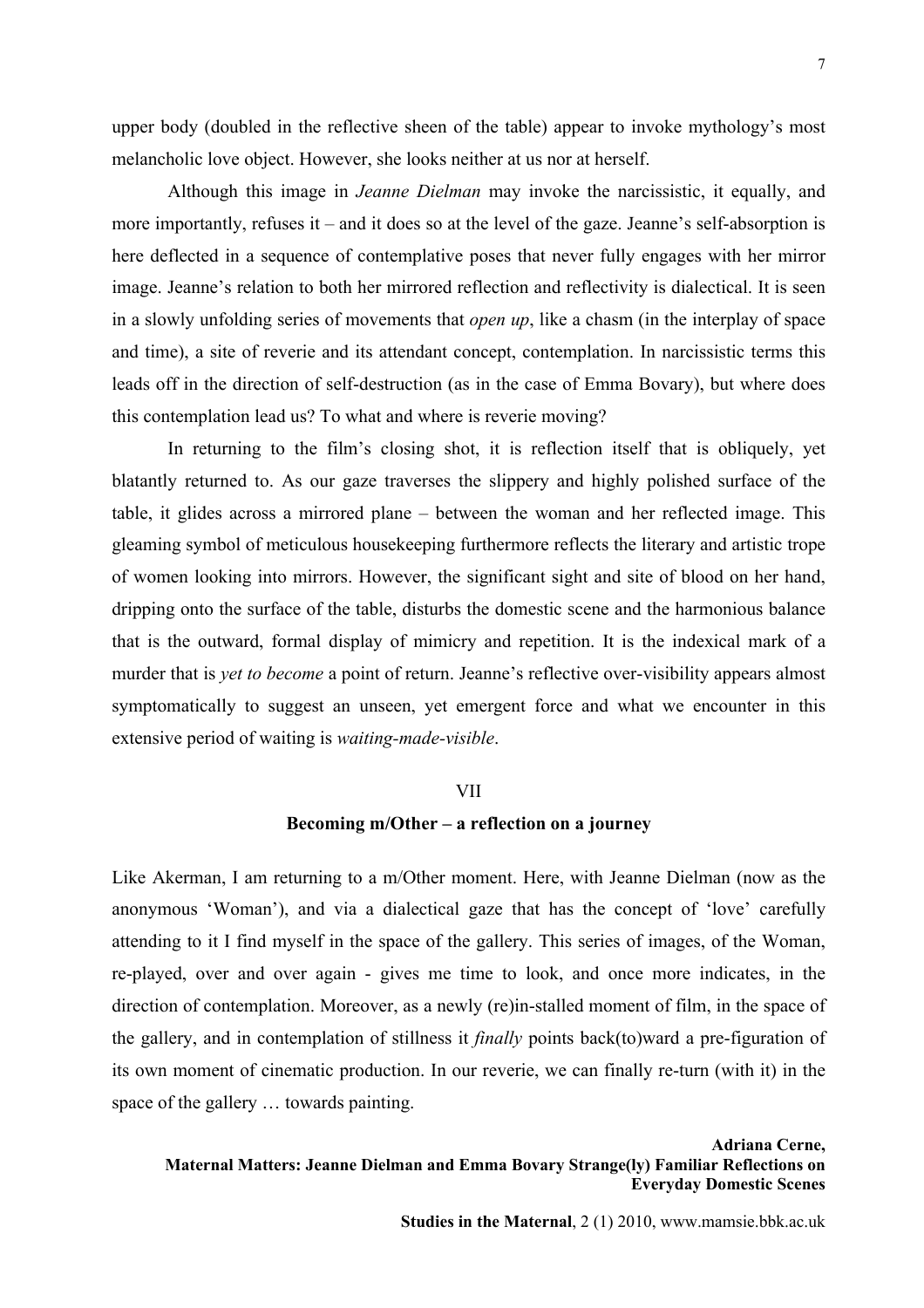Everything seems domestic. And yet such a strangeness wells up in our eyes, like tears.<sup>21</sup>

#### Hélène Cixous *Stigmata*

In May 2003, I travelled to the Prado in Madrid. I had long planned to see the exhibition 'Vermeer and the Dutch Interior'.<sup>22</sup> More specifically, I had longed to see the painting *Girl Reading a Letter by an Open Window* (c. 1657). Also known as *The Dresden Letter Reader*, it seemed that this girl before the window had already called me to her as a potential site of *fascinance*. 23 What first struck me as I stood in front of the painting was its unexpectedly large scale, which appeared incongruous to the intimacy that seems to permeate it. The girl reading stands just under the halfway point of the painting's height. The bareness of the plastered wall, added to the sense of extended space, put me in mind of Isak Dinesen's short story 'The Blank Page',<sup>24</sup> and its relation to untold women's stories. The very idea of which seemed then to travel, back into the painting, towards the unreadable letter held tightly in the clenched hands of the girl, who remained utterly absorbed in the crumpled sheet.



Metaphorically speaking, I thought my clue was firmly held *in the hands* of the girl. However, moving beyond the prosaic title with 'a letter' at its central core, her 'reading' pointed me towards further contemplation, where at the site of the

window itself, another ghostly presence – mirroring reading from elsewhere – *takes (her) place*.



Writing, thinking, is being in a state of waiting for what is yet to come, but proclaims itself ...<sup>25</sup>

## Hélène Cixous *Stigmata*

Although the viewer's gaze is drawn towards the hands of the girl, which are firmly, yet smoothly offset against the roughly textured *blank space* of writing, the 'thinking', or theoretical work of this painted scene of intense contemplation, can be re-viewed as the focal point of the painting. Here, in the doubly reflected face(s) of the girl, we witness the uncanny (and asymmetrical) double as the visage appears divided and yet framed by the window pane(s). Reading and annunciation thus appear to simultaneously proclaim both presence and becoming. This (painting) it seemed was a moment of infinite becoming, and as such, it sets

**Adriana Cerne, Maternal Matters: Jeanne Dielman and Emma Bovary Strange(ly) Familiar Reflections on Everyday Domestic Scenes**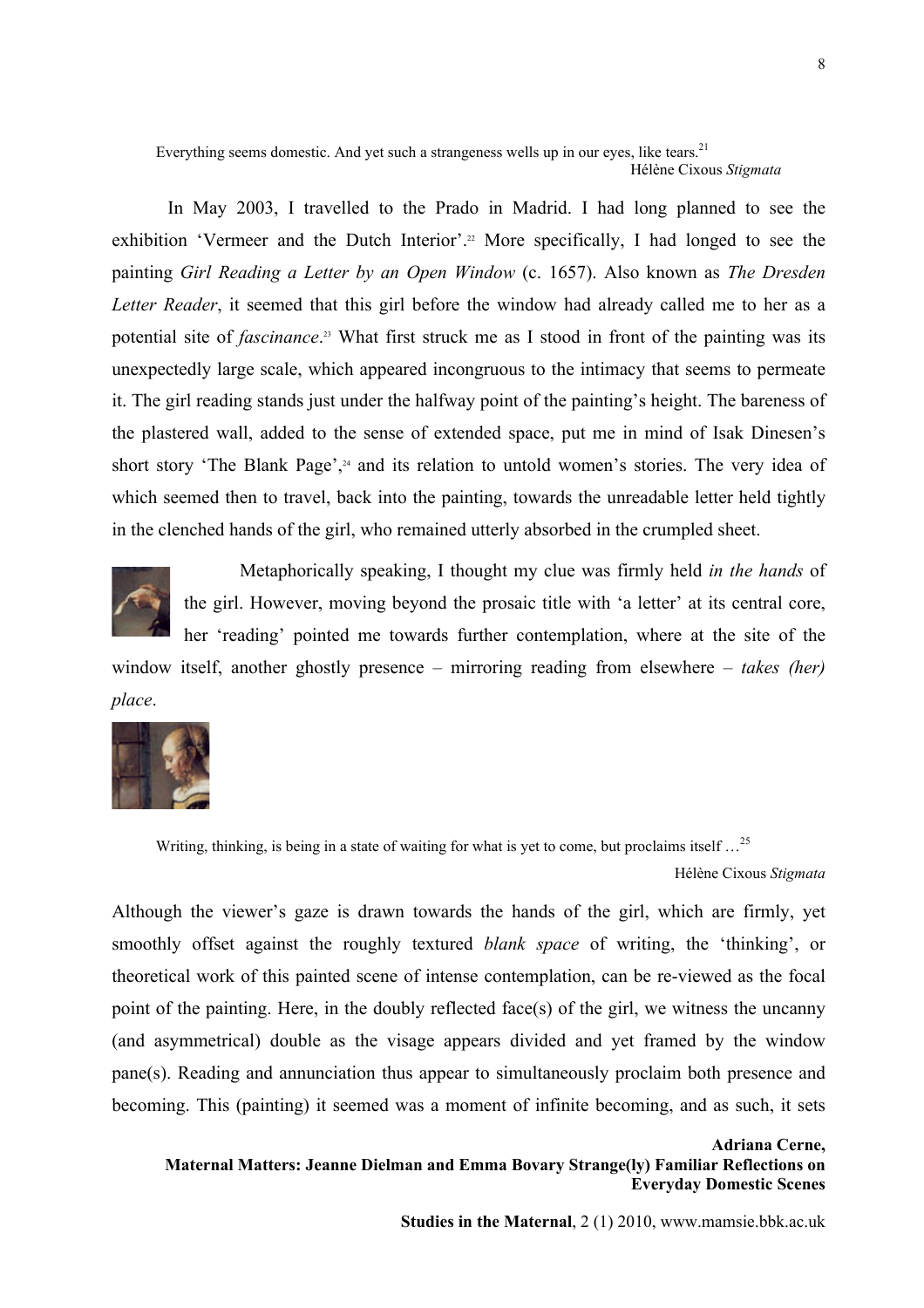out the terms of a resistance to being read (or translated). Ironically, the image appears to refuse the closure to which reading insists, in a visually represented moment of (reflected) reading.

As the letter (usually perceived as a love letter in art-historical discourse)<sup>26</sup> falls away to face the vertical shaft of light that represents the open window in front of its reader, the symmetry of girl, letter, and suggested open (window) space, is counteracted by a Vermeerwealth of folding drapes and tapestry, and an abundance of spilled fruit upon a table in the lower foreground of the painting. The shuttered lids on the girl's visage directly face the source of light entering from the opened window on the left and yet appear to allow nothing in but the epistle's hidden message, which is held openly to a world beyond our gaze on the other side of the window.

In order then to read further, it might be necessary to shift position. In this in-visible space I want to once more return with Emma to the moment before her emotional and physical collapse, where she desperately searches for silence and stillness in which to read a (no longer in) love-letter. The space she is given is her attic window:

… The letter – she must read it through. She didn't dare. How – where – without being seen? 'Oh, in here,' she thought, 'I'll be safe.' Emma pushed open the door and entered. The roof-slates cast down a stuffy heat that gripped her temples and stifled her. She dragged herself across to the shuttered window and drew the bolt; the dazzling sunlight flooded in.<sup>27</sup>

One might re-configure Rodolphe's letter; the rejection of a lover (Emma's fictional tragedy), held in the hands of Vermeer's 'girl'; 'that horrible sheet of paper, which crackled in her fingers like a piece of iron-sheet'?<sup>28</sup> However, the almost-presence of the girl's mirrored reflection, not as absolute presence, but rather, perhaps, as pre-sense of the not-yet-thought, read, or written, might allow us to re-view this seventeenth century painting of the feminine domestic interior, in the pulsing light of *Jeanne Dielman*'s closing scene, where Jeanne's own reflection appears like a spectre *before* herself.

**Adriana Cerne,** By allowing this fragmented presence of feminine reflection in Vermeer to both reflect upon Emma and Jeanne, and itself be re-read through the prism of a later light, we can see how (at its threshold) this seemingly diverse, incongruent, and impossible relation of femininities – Jeanne, Emma and the girl at the window, appear folded into, and across, a surface of commonality or everydayness, where the temporal network of past, present and future collapse under the reflective presence of the girl's image in the opened window. This reflection then

**Maternal Matters: Jeanne Dielman and Emma Bovary Strange(ly) Familiar Reflections on Everyday Domestic Scenes**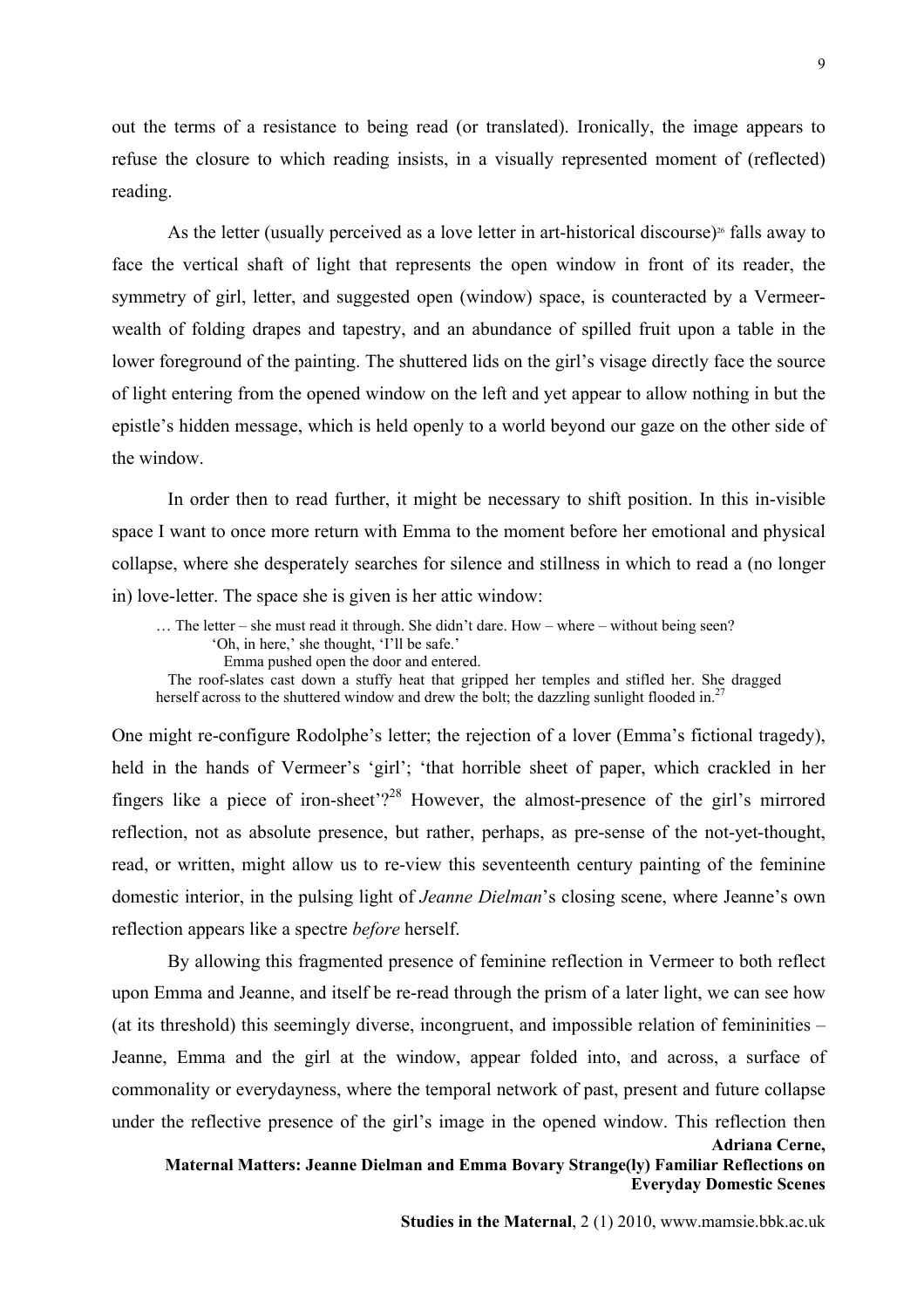appears to insist upon opening what would remain an otherwise closed and contemplative moment of private reading – into a presentiment of an-other time and place, where the diffused 'murders' of Women (like the literary prototype of Emma Bovary) is lulled into a certain trans(late)ability and so becomes un-forgotten, as waiting and contemplation re-turn, reflected differently, in a newly resisting text that persists in living, even after killing.

## **Adriana Cerne, Maternal Matters: Jeanne Dielman and Emma Bovary Strange(ly) Familiar Reflections on Everyday Domestic Scenes**

**Studies in the Maternal**, 2 (1) 2010, www.mamsie.bbk.ac.uk

 $\frac{1}{1}$ <sup>1</sup> M. Stone-Richards, 'Depression and the Logic of Separation: Situating Pierre Fédida's 'La Relique et le travail du deuil' (The relic and the work of mourning)', in *Journal of Visual Culture*, 2, (1), April (2003), 51-61 (p. 11).

<sup>2</sup> Part of Chantal Akerman's answer to the question of whether *Jeanne Dielman* was a feminist film. Excerpt from an interview with *Camera Obscura*, November 1976, reprinted in *Camera Obscura*, part 2, 1977, p.118.

<sup>&</sup>lt;sup>3</sup> The Jewish Museum, Berlin, from August to November 2007, and at the Camden Arts Centre, London in July 2008.

<sup>4</sup> Hereafter referred to as *Jeanne Dielman*.

<sup>&</sup>lt;sup>5</sup> Akerman said: 'I work with images that are between the images.' See 'Chantal Akerman's Films: A Dossier' compiled and introduced by Angela Martin, in *Feminist Review*, 3, (1979).

<sup>6</sup> Janet Bergstrom from the *Camera Obscura* collective, *Camera Obscura*, 2, autumn (1977), 118.

<sup>7</sup> Whilst discussing the making of *Jeanne Dielman*, Akerman said: 'I began with several very precise images from my childhood: watching my mother at the stove; my mother carrying packages'. Cited by Janet Bergstrom, 'Invented Memories', in *Identity and Memory: The Films of Chantal Akerman* ed. by Gwendolyn Audrey Foster (Trowbridge: Flicks Books, 1999), pp. 94-116 (p. 107).

<sup>8</sup> Sigmund Freud, *The Interpretation of Dreams* [vol. 4] (Harmondsworth: Penguin Books, 1991), p. 463.

<sup>9</sup> Cited by Patricia Meyer Spacks in *Boredom: The Literary History of a State of Mind* (Chicago, London: The University of Chicago Press, 1995), p. 179-180.

<sup>&</sup>lt;sup>10</sup> Bracha Ettinger, 'Fascinance and the Girl-to-m/Other Matrixial Feminine Difference', in Psychoanalysis and *the Image*: *Transdisciplinary Perspectives,* ed. by Griselda Pollock (Malden: Blackwell, 2006), p. 61. All further references to this are given after quotations in the text.

<sup>&</sup>lt;sup>11</sup> For a full account of this case history see Sigmund Freud, 'Fragment of an Analysis of a Case of Hysteria ('Dora') (1905[1901])', in *Case Histories* [vol. 8] (Harmondsworth: Penguin Books, 1990).

<sup>&</sup>lt;sup>12</sup> Marguerite Duras, *The Ravishing of Lol Stein* (New York: Pantheon, 1986).

<sup>&</sup>lt;sup>13</sup> Unpublished quote taken from my notes at a lecture delivered by Bracha Ettinger, 'Painting Still: Fascinance and Com-passion. New understanding of the Aesthetical via the Heimlich Affect and Proto-ethical Borderlinking'. Fine Art Lecture convened by the fine art critical practice research group at the Royal College of Art, London,  $22<sup>nd</sup> March 2010$ .

<sup>14</sup> In her Minneapolis Walker Art Centre installation of *D'Est* (1996) and in her documentary film *Akerman on Akerman* (1996), Akerman appears on screen reciting the second commandment on the prohibition of the graven image.